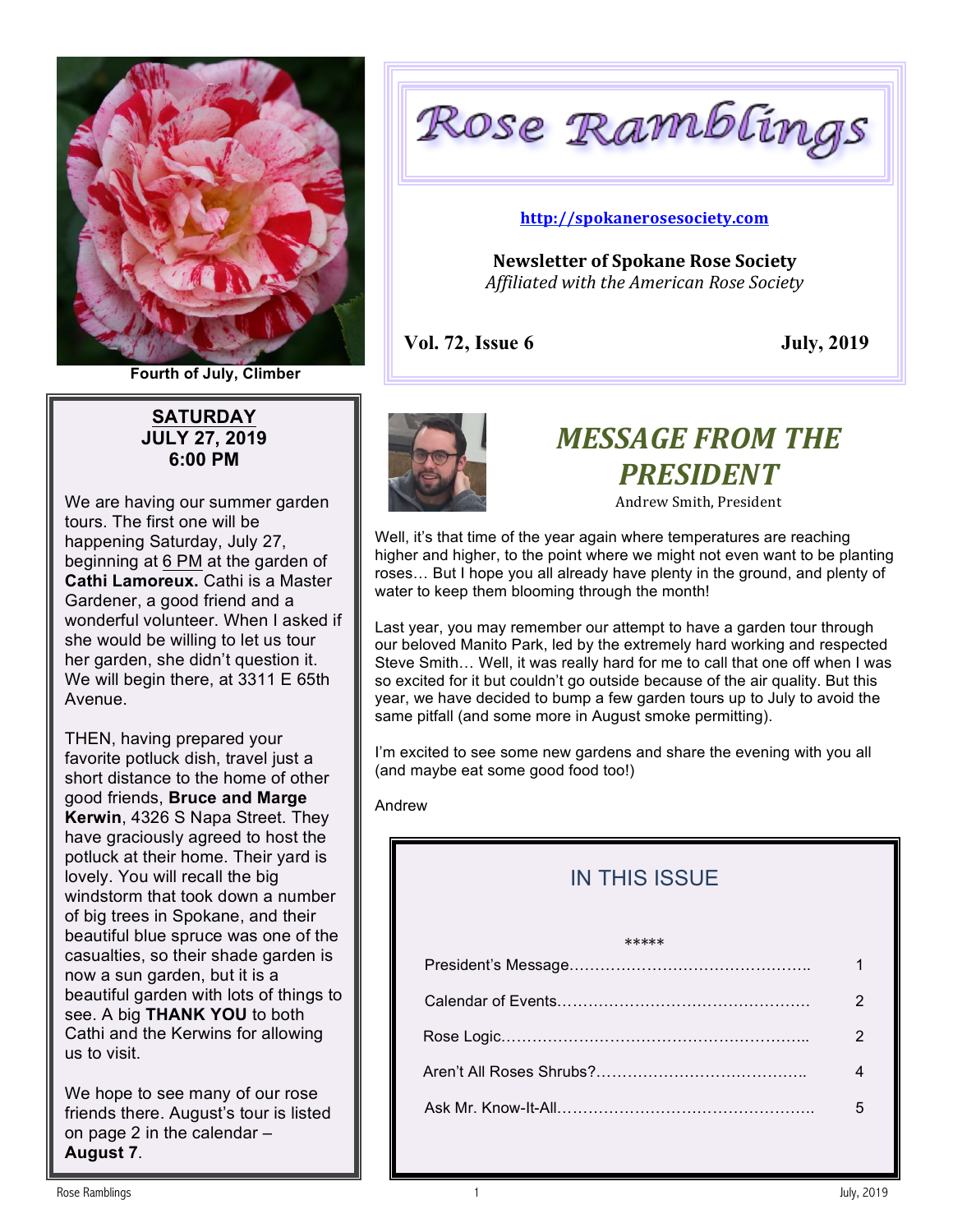#### SPOKANE ROSE SOCIETY 2019 CALENDAR OF EVENTS

**July and August** – Garden tours are the focus. The first one is shown on the front page of this newsletter with Cathi Lamoreux followed by the potluck at Bruce and Marge Kerwin's. The second one is on the north side, **August 7**, which is a **Wednesday evening**, beginning at **6 PM** at the home of **Jim and Janie Edwards, 404 W Graves Rd.** We will then move to **Whitworth Church, 312 W Hawthorne**, right next to the University. This garden has been the project of Bob Willrich, our Vice President. When they downsized, he took his big roses to this garden and has made a lovely site for church members and the neighborhood. We will have cookies and beverages there.

**September** – is when we have our in-house rose show, just so you can see the roses people have grown in a variety of gardens. We encourage EVERYONE to bring roses for this show in whatever container you wish to use. Then we have ALL those attending act as the judges to select what they believe is the best in each class. We also go back over the winners to explain why they won or what the "judges" missed in their calls.

**October** – this is the one official meeting we have each year. We allow the board to take care of business the rest of the time to allow for you to just get to enjoy the program without the lengthy readings of minutes, reports, etc. We want our members to feel their time is well spent coming to the meetings, but we do have to conduct official business at times, such as election of officers and approval of the budget. So don't neglect to do your part. Your vote is important, but we need you to come to the meeting to provide this.

**November** – is the one month we deviate from our "4<sup>th</sup> Wednesday" meetings. Because the 4<sup>th</sup> Wednesday comes very close to Thanksgiving, we move the date to earlier in November and have either a potluck or a gathering at a local restaurant. In recent years people have preferred a potluck, but here again, you can voice your opinion to any of your officers or board members if you'd rather meet at a restaurant. This closes out our year of roses, so we hope you will take advantage of as many of these programs as possible.



Summer time…and the livin' is easy! That is someone's idea of a bad joke. That is when we in the northern states find the most work to do. With our mild winter up until February, everything had a good dormant season to plan for the next year. I believe this worked for the roses, as I have never seen roses as vigorous and happy as they are this year in my yard, but the weeds also got that boost. We were laughing last night about how Chinese or Prickly Lettuce has become the most vigorous weed of the summer. It has come up *everywhere*. Of course, so have all the other weeds that normally are quite easy to control. I guess we can't have everything, can we?

Because of the wonderful roses this year, I have been sharing them with the assisted living in Fairfield, and everyone looks forward to seeing the new roses I bring in to replace others. One lady even brought in a paper cup filled with water and said she wasn't really that hungry for the evening meal but wanted to take a rose down to her room! 'Ketchup and Mustard' always brings chuckles because it is such an appropriate name. I had planned to move that rose to the front of the bed because last year it was quite a low grower, but it has shot up this year. 'Selfridges' which I have had at the very least 30 years is so tall I had to bend the cane over to see the roses on top. Of course 'Quietness' is a tall, vigorous…and fragrant Buck rose and in spite of the fact that the snow drifts broke off many canes, that bed has recovered nicely, and you would never know it had been brutalized by February.

Some of you came on a garden tour that ended at our home for a BBQ potluck a number of years ago and will recall the raspberry 'jungle' growing at the side of the garden. That really took the brunt of the snow, laying much of it flat, but I staked up as many canes as I could salvage, and you would never know it was hit. My youngest son and wife brought their seven grandkids here this week, and they must have picked a minimum of 3 or 4 gallons of berries! Even the littlest one was told he had to pick his own berries…and he did!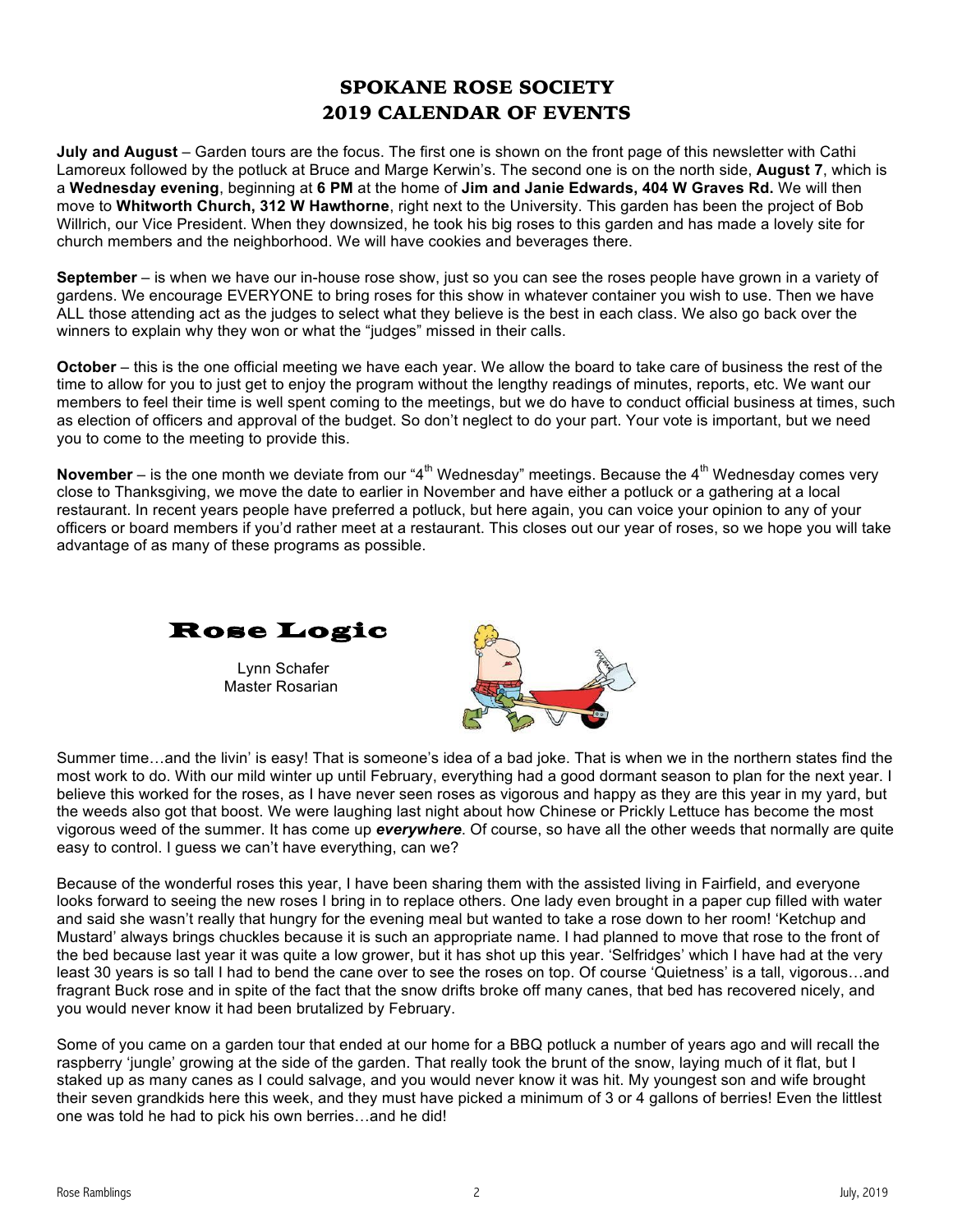**Water** is the essential part of rose growing. Yes, they will survive without deep watering on a regular basis, but you will see the benefits of regular watering because they will bloom and rebloom much better if they are happy, and they are happy if they have water. We always consider an inch a week, but that all depends on the kind of soil you have in your yard. If it is sandy, you will need to water more frequently. The temperatures also affect the amount of water needed We haven't seen any really warm weather…YET…but they are promising the 90s this coming week, and that will affect your garden needs.

**Deadheading** is another essential if you want to keep your roses blooming throughout the summer. Will they do it on their own? Yes, but not nearly as eagerly as if you keep those old blooms cut off. I am the first to admit, do as I say, not as I do, because with all my commitments, I find little spare time. This is where sharing your roses is a good thing, because when you cut off blooms you are essentially deadheading. And as I am doing this I have cut off a large number of spent blooms, even though there are more to take care of when you consider about 200 bushes.

This spring I planted three of Ping Lim's roses, thinking I would perhaps get some blooms for the show so that class would be well represented when Ping visited. Well, they didn't bloom in time, but I am enjoying them now, and one of the fellows at the assisted living was really loving 'Patriot Dream.' Shrub roses don't tend to be as long lasting in the vase as others, but this one held on for several days. Again, water gets them settled in and happy.

By now you should have applied any granular fertilizer you use, because it is no longer necessary for the year. By the time it is taken up into the plant, we get our first hard frosts, so it is wasted energy. "Back in the day" we were told it was bad for the plant, but I am more inclined as I consider all the "rules" we were to live by that it is more damaging to your bank account than to the plant itself. In other words, it is a waste of your money and is not needed. If you see bushes that look like they have lost some vigor, you might want to make a foliar application of an instant fertilizer like Miracle-Gro.

**Tom Carruth** is a name many of you may not know, but I would be willing to bet that you have at least one of Tom's roses in your garden – ' About Face,' 'All Ablaze,' 'Barbra Streisand,' 'Betty Boop,' 'Chihuly,' 'Diamond Eyes,' 'Dick Clark,' 'Ebb Tide,' 'Flutterbye,' 'Fourth of July, ' Gizmo,' 'Hot Cocoa,' 'Julia Child,' 'Marilyn Monroe,' 'Purple Splash,' 'Scentimental,' ' Strike It Rich,' 'Watercolors,' 'Wild Blue Yonder,' just to name a few. For many years Tom was the hybridizer, first assisting William Warriner at J&P, then for many years at Weeks Roses, and he came up with some fantastic roses. In fact, he has created more All-America roses than any other living hybridizer, nine in ten years. Well, in 2012 Tom moved on to become curator at Huntington Library in Pasadena, and I saw an interesting article about him and his continued work. The Huntington Library was celebrating it's 100<sup>th</sup> birthday, and Tom thought a rose named in celebration would be just the thing, officially named 'Huntington's 100th.' Now I don't know how well the rose will grow in our area, but it sounds like a great addition to your garden. According to helpmefind.com it prefers dry climates, and we fit that image. Just to add a bit of trivia, he has hybridized more than 100 roses. Kind of ties everything together, huh? Tom really is a great guy. When I was on the ARS Board of Directors as well as at national conventions Tom was a regular attendee. I think you will enjoy the article out of the LA Times and perhaps we will see this rose available to us in the near future. https://www.latimes.com/home/la-hm-col1-perfect-rose-quest-20190625-htmlstory.html

Back to our roses, I haven't seen mildew and little black spot this year. A rose I imported years ago, the real 'Nicole,' was notorious for black spot, but it is totally clean this year. Having said that, we need to begin watching for signs of disease. If we keep our roses healthy during the growing season, they are much more apt to survive winter. So in the fall your main enemy is powdery mildew, and if you have good aeration in your roses, you may not see it. If, however, you notice the



telltale signs such as crinkled or deformed leaves such as the picture taken from Baldo Villegas's website which is a precursor to the powder showing up on the leaves, as shown on the picture on the right. It can also show up under new buds on the peduncle and up onto the calyx tube, that bulbous area just below the flower.

GreenCure® is an organic fungicide which contains sodium bicarbonate, and if used regularly according to directions, you may find it works. Or you can go to your favorite garden store and look for fungicides. There are



a number of good ones. Unlike black spot, powdery mildew is quite easy to eliminate in our climate, but left alone it will spread on the plant, and we want to keep all those little green leaves bringing food into the bush so that it will survive winter's stormy blasts. Did I actually use that bad word??? It seems we just got started enjoying our roses. I don't believe it can be my age, but the year has really gone by quickly.

So enjoy your roses, keep them deadheaded, cut lots to enjoy yourself and share them with others. Water them regularly and deeply, and watch for disease, but definitely *take time to smell the roses!*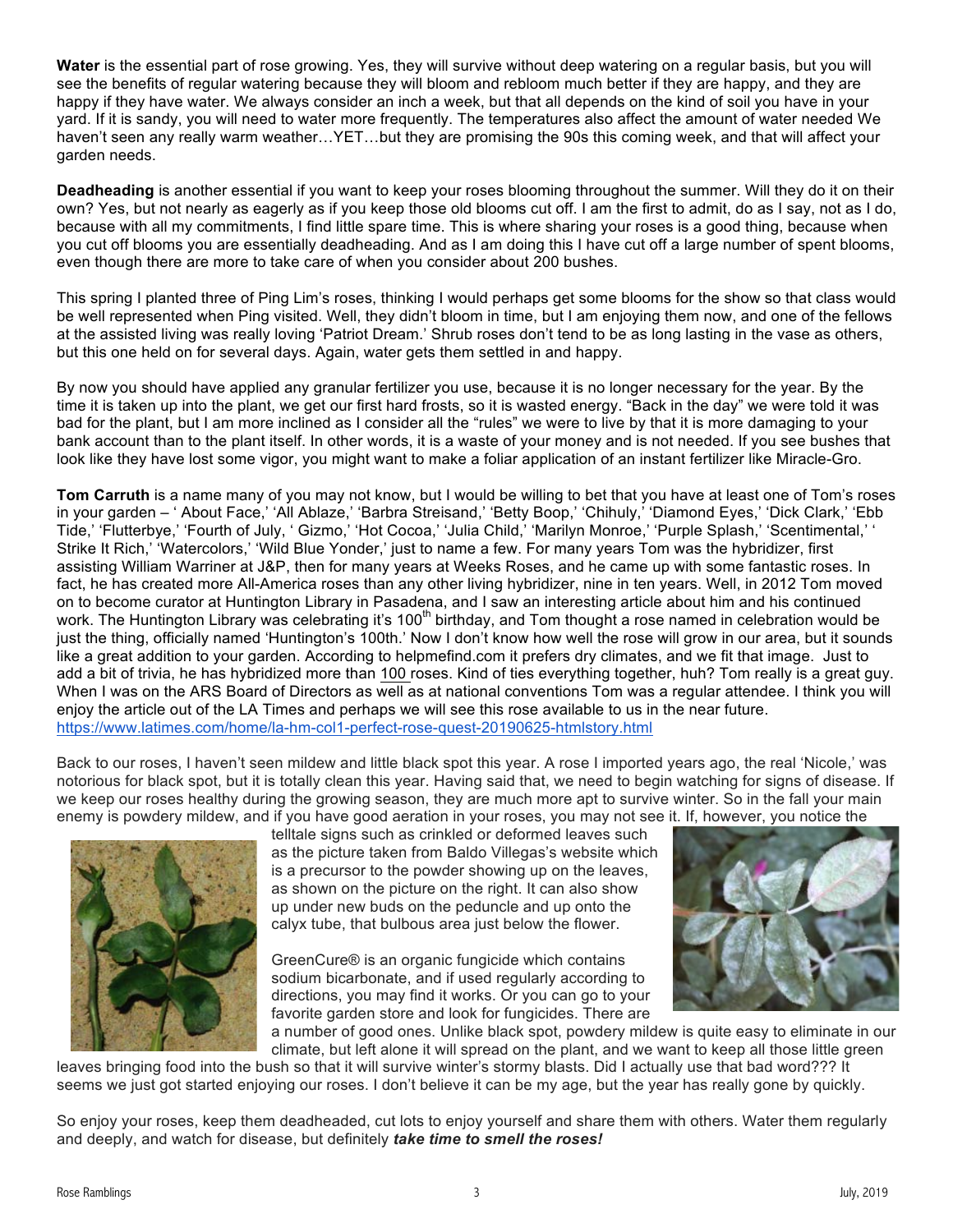One more thing: I value my friendship with Rich and Charold Baer. Rich has more botanical knowledge in his head than you can find in most textbooks, and much of that comes from his experience in growing, photographing, and showing roses. Therefore, I am very willing to be humbled by my lack thereof and take my punishment without whining.

Last month I wrote, describing a class in our rose show: "Another popular challenge class is the Velvet Touch Picture Frame Challenge. If you see a beautiful hybrid tea or grandiflora in your yard that lacks the long stem to present it in a vase, it can be displayed with one leaf set in a picture frame provided by the rose society." Now you have to know that this was buried in the middle of my "Rose Logic" article, and this shows that people really DO read what I write...or at least SOME people do.

I received an email from Rich, which said: "The botanist strikes fear. Our ex ARS president has over the years introduced a number of terms referring to roses which are botanically incorrect. And since it is HE it is easy for others to adopt them. One that particularly bugs me is the word that he has used as a replacement for the word leaf. He insists on calling a leaf a leafset. If you go on the Internet and look for that word you will find it in conjunction with maryjane and no other plants. A rose leaf may have one, three, five, seven or more leaflets but not matter how many there are it is still a rose leaf and just a leaf, nothing more. This is certainly not personal, only botanical. A rose is still a plant and we have enough terminology to describe them already without making up new words. -Rich Baer (For those of us older people who may not understand, that refers to marijuana.)

Thanks, Rich. I appreciate your expertise, and should I use that term again because I forgot the correct term, you can just attribute it to my age!

### **Aren't all Roses Shrubs?**

by Loren Siebold

This article came from the July-August, 2013 newsletter of the Calgary Rose Society and was reprinted with permission from the Manhattan Rose Society Newsletter, April 2013.

 Well, yeah. Sort of. Botanically speaking, at least. Any plant that arises from the ground without a single woody trunk separating the roots from the branches is technically a shrub rather than a tree. That makes roses—at least those growing on their own God-given roots—shrubs. (The thing in the rose catalog called a tree rose is a Frankenstein creation of grafted parts from several roses; it doesn't exist in nature.)

 So why would we refer to just some roses as shrub roses? On his website, Minnesota nurseryman Sam Kedem admits that, "The term 'shrub rose' is somewhat arbitrary and may lead to ambiguity." Sam's right, so let's try to clear up the picture as much as we can.

 When the American Rose Society talks about shrub roses, we're talking about something quite specific. Officially, there are two major divisions of the ARS shrub rose classification. Under classic shrubs we place hybrid rugosas, hybrid musks, Kordesii hybrids, and moyesii hybrids. Musks, rugosas, moyesiis and Kordesiis are splendid old rose lines that have been used to hybridize many roses, a few handsful of which are still grown.



John Davis, Kordesii

However, it's the other major division—modern Shrubs —that have put shrub roses on gardeners' view screens, because this is where David Austin placed his wildly popular new-old-fashioned English roses. I suspect that without Austin and like-minded breeders swelling this category with innovative looks in roses that didn't quite fit in the usual groupings, the ARS shrub category would have remained insignificant.

 For a good portion of the 20th century, hybrid teas held the field with growers and exhibitors, and it is Austin who gets most of the credit for giving legitimacy to roses that didn't fit in the mainstream categories but are marvelous in their own right. That's benefited both exhibitors (there are ARS exhibition trophies just for shrub roses) as well as growers looking for great garden roses.

 So if you're a rose exhibitor, you can only use the term "shrub" if the ARS classifies your rose that way. If, like me, you're just a gardener who loves roses, you couldn't care less what label someone put on a rose: if it's pretty, healthy, productive, and easy to grow, I want to make its acquaintance. Informally, rose growers often refer to roses like that as shrub roses. Many nurseries, too, use the term to refer to a broader selection of roses than is included in the ARS classification. Sam Kedem (who's done much to promote tough shrubs for his weather- challenged Minnesota customers) explains his shrub rose list this way: "There is an inherent difficulty in separating modern from antique, ground covers from bushes, floribunda from shrub, landscape from garden roses and so on.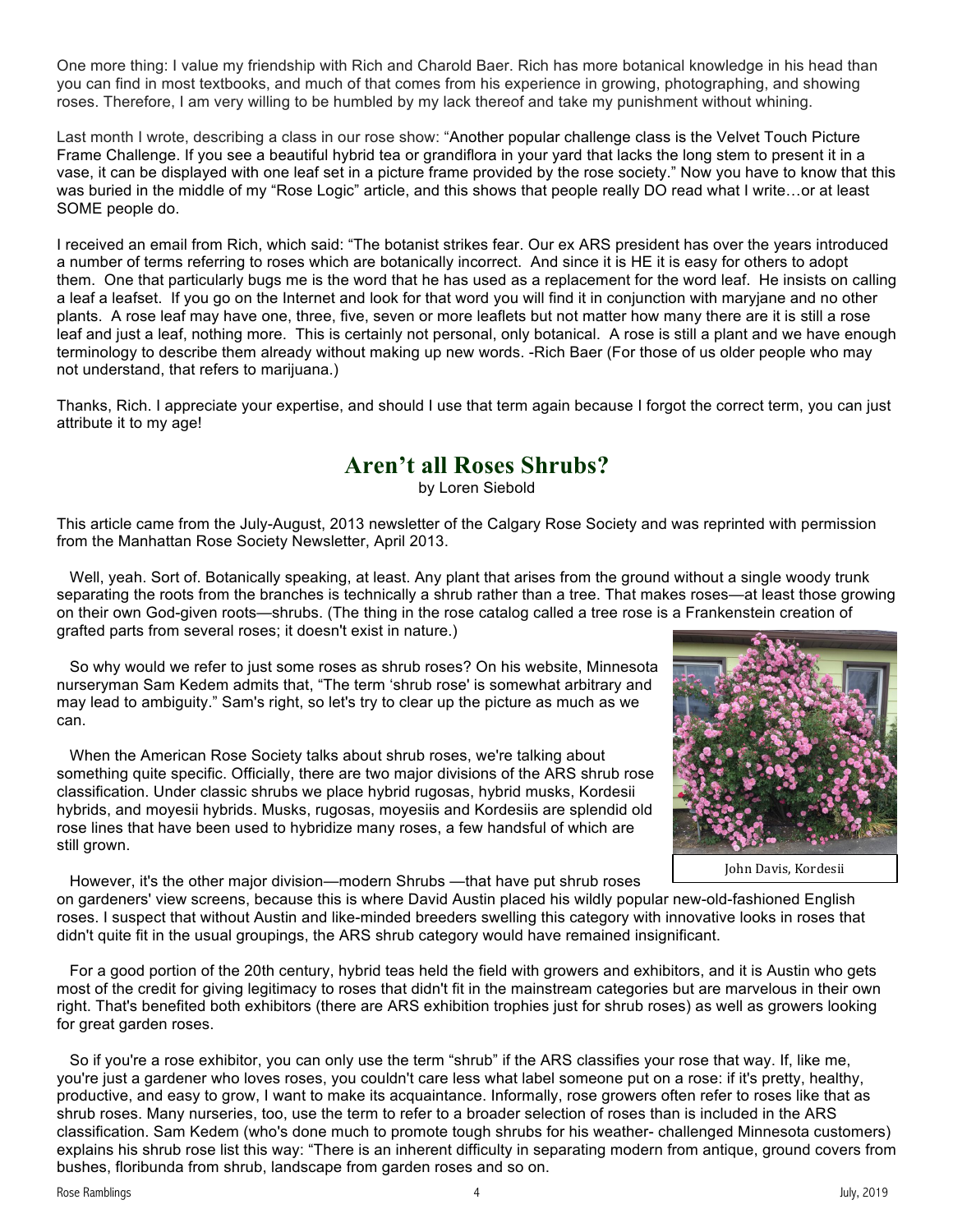

Morden Blush, Shrub

 • Roses that look good in the yard. I love hybrid teas, but I think you'd have a hard time making the case that most hybrid tea bushes look as nice in a landscape as their blossoms do in a vase. While shrubs may have bouquet-quality flowers, they'll also do good service in the landscape.

• Unfussy growers. A good shrub rose should be one that an amateur can grow.

 This category comprises delegates from many types of roses, past and present, with a single common denominator: garden beautiful." So when nurserymen and gardeners talk about shrub roses, they're usually not confining themselves to musks, Kordesiis, rugosas and Austins; they'll

 • Disease resistance. Disease resistance is currently the holy grail of rose breeding. While resistance is improving in all rose categories, you'll have the best chance of finding it among

#### the shrubs.

 • Cold hardiness. Several hybridizers (the late Dr. Griffith Buck, and the Morden Research Station in Manitoba, among others) have worked to develop handsome shrub roses that will stand up to bitterly cold northern winters—and they've succeeded.

include any rose that has superb garden qualities like these:

 • Unconventional blossoms. Thanks to florists and illustrators, a lot of folks for a long time supposed that a real rose always had to look like a hybrid tea. As a consequence, lots of gorgeous roses were ignored because they didn't match that ideal. If you, like me, love old-fashioned looking roses and single roses, you'll be happy for the new interest in shrub roses, because that's where a lot of lovely but unconventional blooms found their raison d'être.

 • Showy displays. Though the size of the blossoms on shrub roses varies, you'll soon see that some make their biggest contribution in abundant displays of blossoms that individually may not be remarkable.

 •Perfume. What's the first thing every person—adult or child—does when confronted with a rose? Stick their nose into it! A justifiable grievance about modern hybrid teas is that they haven't enough fragrance— often none at all. Look among the shrubs for roses with good perfume.

Here are a few places where you might look for roses with these qualities:

- David Austin Roses: Most very fragrant
- Griffith Buck Roses: Good winter survivability in northern climes

 • Rugosa Roses and hybrids: blackspot resistance, fragrance, and cold survivability. There are many roses that will serve as great garden shrubs. The best advice is to trust the lists of shrub roses put together by nurserymen, who tend to group these roses not according to the official categories, but rather by how they see them best used by gardeners.

And from an article way back in 2009 by Ryan Tilley, Wendy's hubby. They now have moved from Atlanta to the PNW (yay!) Wendy has the wonderful website www.therosegardener.com with Barnel Pruners, Bionic rose gloves, my absolute 'can't get along without it' Vase Brace Flower Carrier, and many other products.

\*\*\*\*\*\*

From Ryan Tilley's Georgia Rose Sep-Oct 2009 newsletter comes this great tip:

### **Ask Mr. Know-It-All**

**Q:** My irrigation person told me that I shouldn't water my roses in the middle of the day because the water will burn the leaves. Is this true**?**

**A:** This is a common misconception. If it were true, the leaves would be burnt every time there was a shower during the day in the summer. Actually, giving your roses a cool shower in the heat of the day is beneficial. It washes off the leaves, cools the plant, and improves the foliage. And don't worry about spreading blackspot, the leaves will dry off long before any spores can germinate. And if your roses are healthy to begin with, there are no spores to splash around.





Mary Rose David Austin Shrub